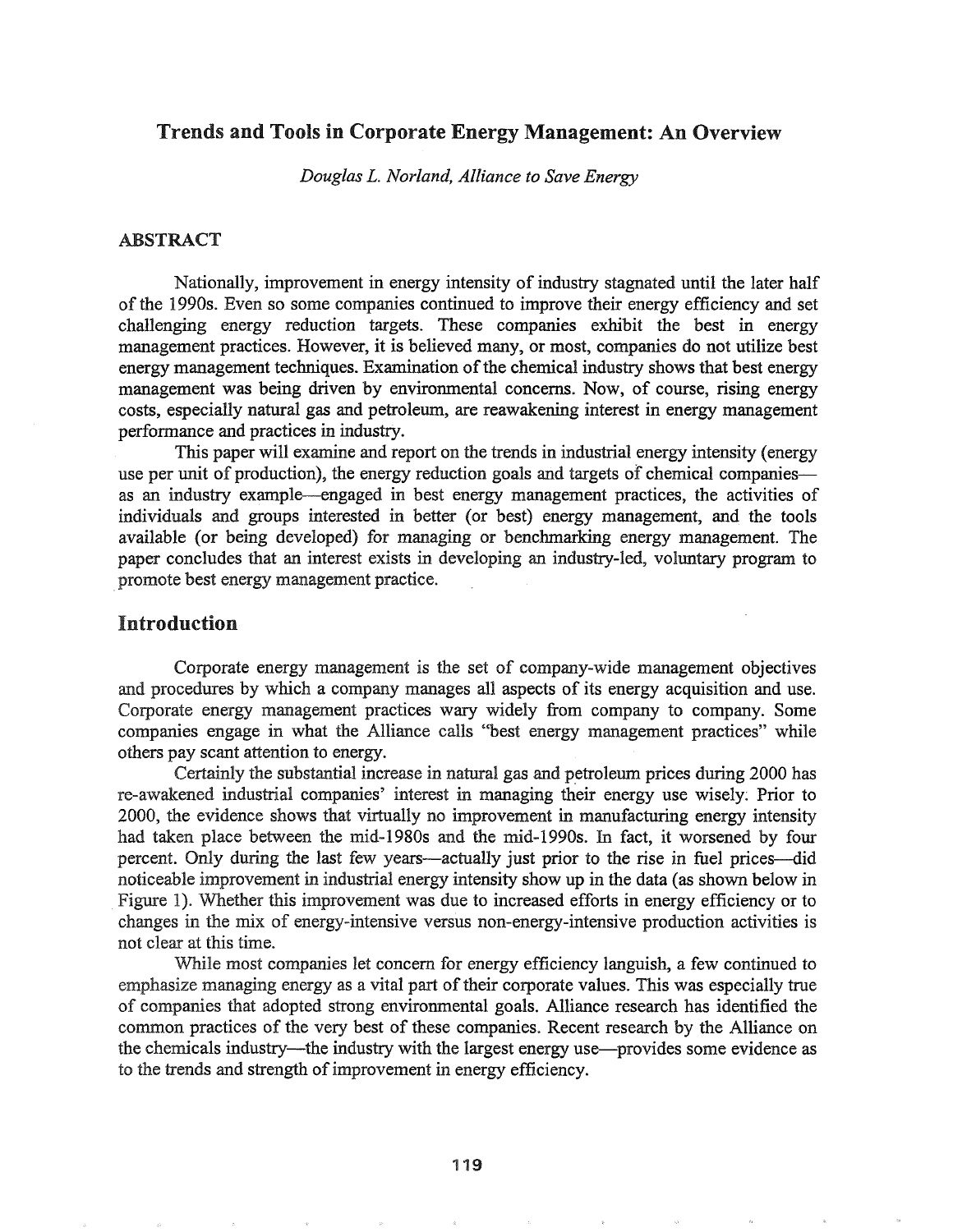Alliance interaction with industry suggests that there exists a need for and an interest in the use (and development) of tools that would aid in the implementation of best energy management practices. Two types of tools are valuable (1) tools that can be used to benchmark performance, and (2) tools that can be used for specific energy systems, e.g., steam system perfonnance optimization. Few tools currently exist that meet the first need; many tools exist to meet the second need, though many of these tools are ones available only from equipment vendors.

# Trends in Manufacturing Energy Intensityl

Data on manufacturing intensity and energy efficiency are available from the Bureau of Labor Statistics (BLS) under its multifactor productivity data and the Energy Infonnation Administration. The trend in energy intensity for all of manufacturing (SICs 20-39) is first examined in Figure 1. Shown is the 3-year moving average<sup>2</sup> of the ratio of the energy and output indexes; in other words, an energy intensity index.



Figure 1. Index of U.S. Manufacturing Energy Intensity, 1949-1997: Bureau of Labor Statistics (3-Year Moving Average) (1992=1.000)

manufacturing energy intensity rose steadily from the early 1950s through the early 1970s after which it fell fairly steadily until the mid-1980s. In the mid-1980s, it stabilized until starting a further decline in 1994.

One thing to note, energy intensity in manufacturing worsened from the mid-1950s through 1970. This and subsequent behavior of manufacturing energy intensity exhibits a strong response to the real cost of energy. Figure 2 shows an index of real manufacturing energy cost constructed from BLS data.

<sup>&</sup>lt;sup>1</sup> The data in this section are from the Bureau of Labor's multifactor productivity data. The U.S. EIA's report, "Changes in Energy Intensity in the Manufacturing Sector 1985 - 1994," uses different data and methodology and reports different results. The author has made no attempt to report or reconcile the differences. Given the nature of the data (i.e., collected by surveys) from different sources makes it difficult and maybe not worthwhile to reconcile.

<sup>&</sup>lt;sup>2</sup> A 3-year moving average was used simply to make it easier to see the long-term trend of the energy intensity index.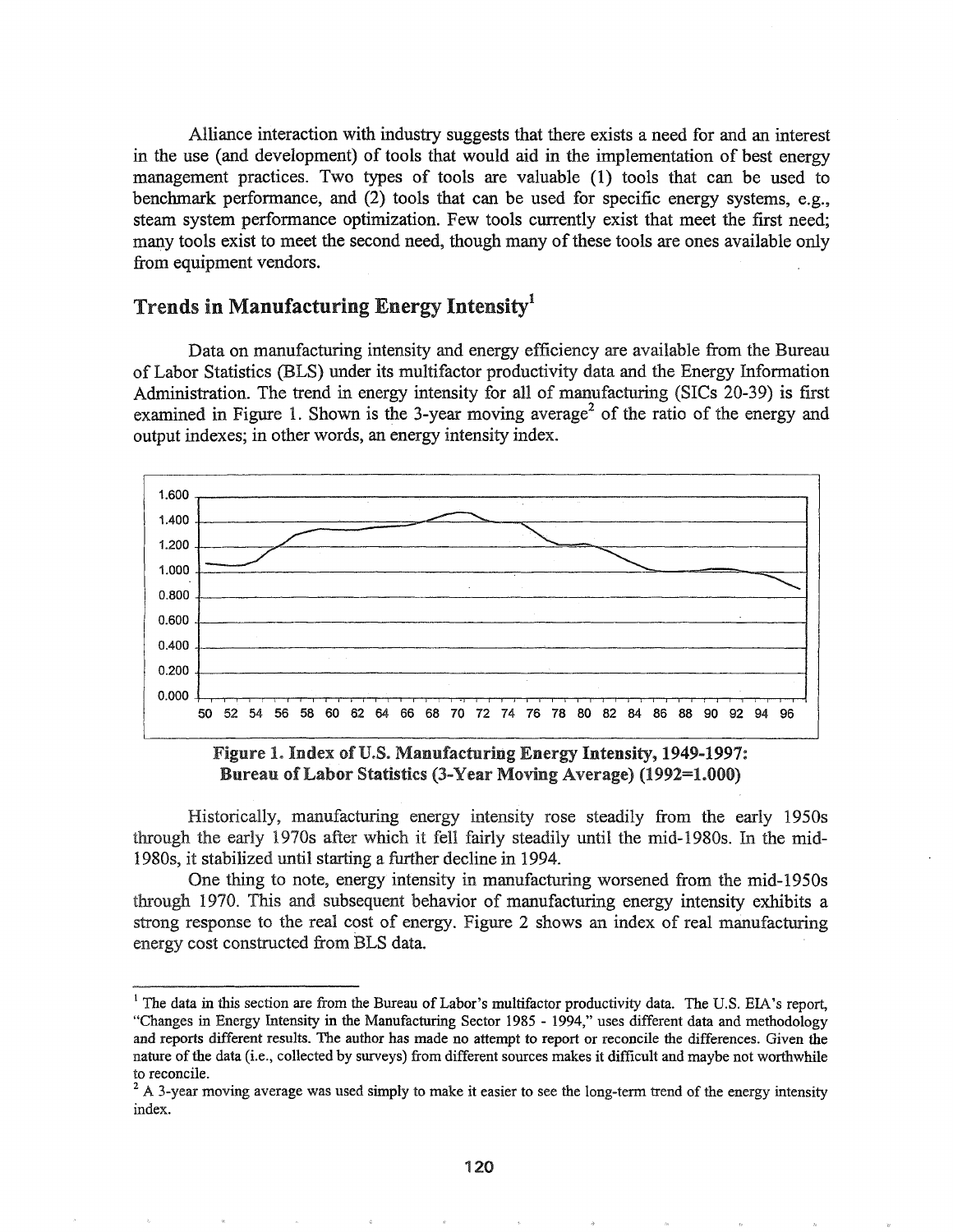As the real cost of energy fell, manufacturing energy intensity rose. When the real cost of energy rose (1970 through 1984), manufacturing energy intensity fell (1970 through 1986). In general, the energy intensity in the manufacturing sector is driven by the real cost of energy, 'with an average two-year lag. This pattern is very likely to repeat itself in 2001 and 2002 with the recent rise in real energy costs.

But what is of particular interest is the behavior of manufacturing energy intensity in the mid 1990s. After a slow rise starting in 1987 through 1991, manufacturing energy intensity began a slow descent, which accelerated in 1995.. This happened in the face of a stable and then falling real cost of energy.



Figure 2. Index of the Real Cost of Energy in U.S. Manufacturing (1992=100)

Not all of manufacturing followed this pattern. There are some huge differences between' industries. Table 1 shows for the 17 industries with BLS data through 1998, the patterns of change from 1990 to 1994 and 1994 to 1998. In addition, to provide a relative measure ofimportance, 1998 current dollar energy costs are shown for each industry.

Overall, manufacturing energy intensity improved four percent from 1990 to 1994 and a further 15 percent from 1994 to 1998. This latter period was a real boom time for the U.S. economy. Examination of the trends in output versus the trends in energy use shows that in many of the industries experiencing substantial reductions in energy intensity (e.g., Electric Equipment) energy use and cost were rising, but output was rising far more dramatically. But even in major industries like chemicals and primary metals, substantial declines in energy intensity took place in the latter period.

Using energy intensity as a measure of energy efficiency improvement is less than desirable, however. Energy intensity is a function of two factors in any given industry:  $(1)$ actual improvements in energy efficiency, and (b) shifts in the shares of output accounted for by energy-intensive products/processes versus non-energy-intensive products/processes. In chemical industry for example, steam use is a major energy cost. Steam cost is 19 percent of shipment value in the production of alkalis and chlorine, but only 2 percent in the production of plastics and resins. Shifts in production in favor of plastics and resins would lower energy intensity of the chemical industry without any change in the energy efficiency of producing either product.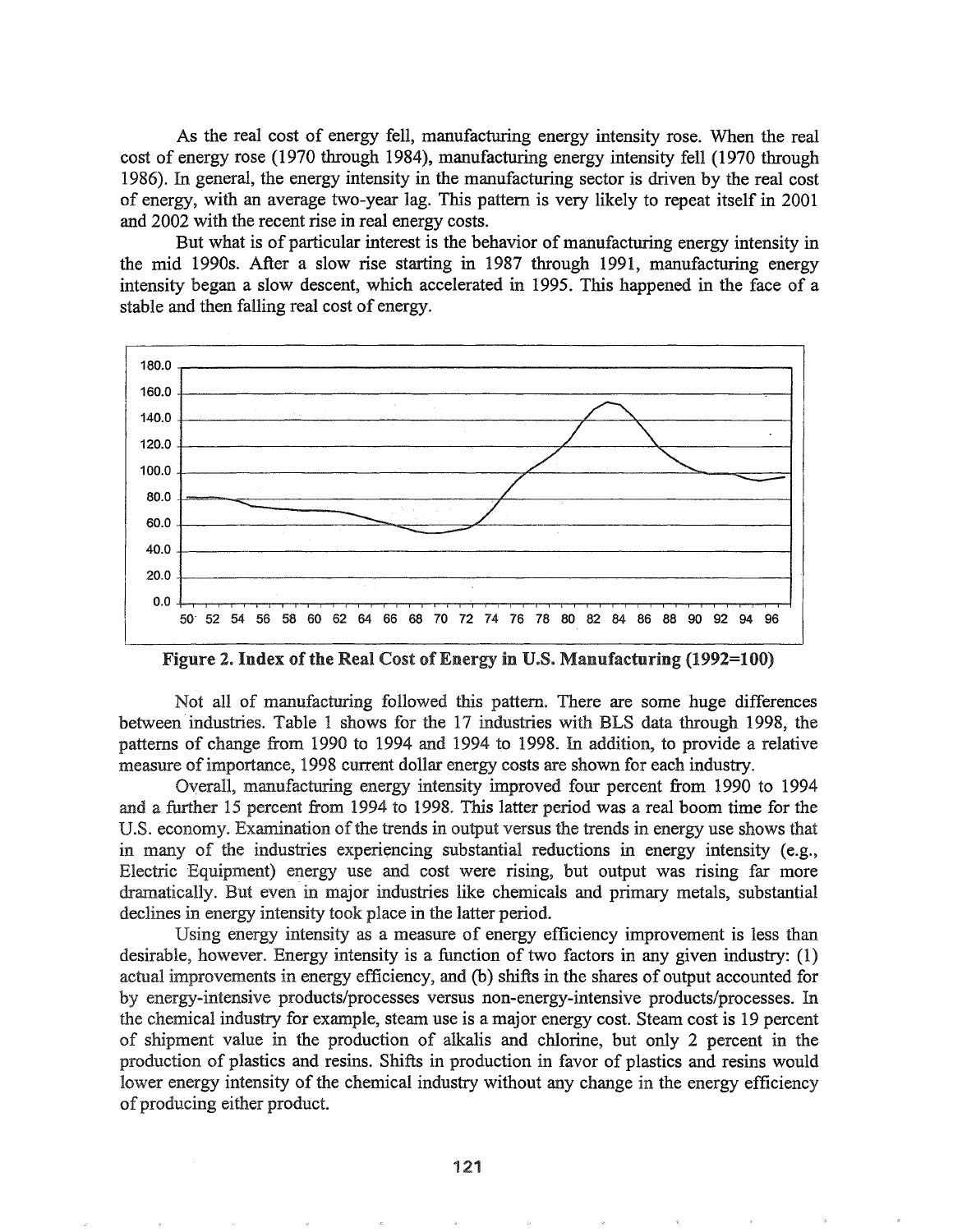So what can be said about energy efficiency and trends in corporate energy management? First, it is not likely that the recent changes in energy intensity is simply due to shifts in the composition of energy-intensive to non-energy-intensive products. There exists much anecdotal evidence that many companies, particularly very large companies, are devoting significant attention to energy management and energy efficiency.<sup>3</sup> Second, while the efficiency of use of energy by U.S. manufacturing is improving, there are many companies that are not emphasizing energy management.. The experience of the chemical industry is illustrative.

|                                  | <b>Energy Intensity</b> | Energy Intensity |                  |  |  |
|----------------------------------|-------------------------|------------------|------------------|--|--|
|                                  | 1990-1994               | 1994-1998        | 1998 Energy      |  |  |
| Industry (SIC)                   | (Percent Change)        | (Percent Change) | Costs            |  |  |
|                                  |                         |                  | (Billions of \$) |  |  |
| All Industry (20-39)             | $-3.9$                  | $-15.3$          | 62.756           |  |  |
| Chemicals (28)                   | $-0.7$                  | $-11.0$          | 11.710           |  |  |
| Primary Metals (33)              | $-3.7$                  | $-20.5$          | 7.325            |  |  |
| Food (20)                        | $+2.6$                  | $+3.6$           | 6.861            |  |  |
| Paper $(26)$                     | $-4.3$                  | $-1.3$           | 6.190            |  |  |
| Stone, Clay, Glass (32)          | $-6.3$                  | $-2.2$           | 4.576            |  |  |
| Petroleum (29)                   | $-9.4$                  | $-2.1$           | 3.732            |  |  |
| Rubber (30)                      | $-7.5$                  | $-3.6$           | 3.731            |  |  |
| <b>Fabricated Metals (34)</b>    | $-7.1$                  | $-11.7$          | 3.300            |  |  |
| Machinery (35)                   | $-21.5$                 | $-31.4$          | 3.209            |  |  |
| <b>Electrical Equipment (36)</b> | $-25.7$                 | $-32.3$          | 3.188            |  |  |
| Transportation Equip. (37)       | $-5.4$                  | $-26.5$          | 2.603            |  |  |
| Textiles (22)                    | $+0.3$                  | $+2.5$           | 2.384            |  |  |
| Lumber $(24)$                    | $+8.3$                  | $-13.0$          | 1.473            |  |  |
| Printing $(27)$                  | $+8.6$                  | $-25.2$          | 1.344            |  |  |
| Measuring Equip. (38)            | $-8.3$                  | $-39.7$          | 0.912            |  |  |
| Furniture (25)                   | $-1.8$                  | $-1.6$           | 0.615            |  |  |

| Table 1. Percentage Changes in Energy Intensity, 1990 to 1994 and 1994 to 1998, and |  |  |  |  |  |  |  |  |  |  |
|-------------------------------------------------------------------------------------|--|--|--|--|--|--|--|--|--|--|
| 1998 (Current Dollar) Energy Costs: 17 U.S. Manufacturing Industries                |  |  |  |  |  |  |  |  |  |  |

#### The Case of the Chemical Industry

The chemical industry is the largest industrial purchaser of energy in the Untied States. Research was conducted to determine the emphasis companies in the industry place on energy efficiency. The Web site ChemIndustry.com was used to access chemical company home Web pages. The ChemIndusty.com site lists 110 companies as major chemical companies. These were the sites examined.

Out of the 110 companies, any reference to energy efficiency could only be found for 28 (25 percent) of the companies. One of the major elements of best practice corporate

<sup>&</sup>lt;sup>3</sup> The EIA report on energy intensity verifies this by showing that after adjusting for estimated changes in the composition of production within industries, for most industries, the change in energy efficiency parallels the change in energy intensity; in other words, changes in energy efficiency explain the bulk of the change in energy intensity over time.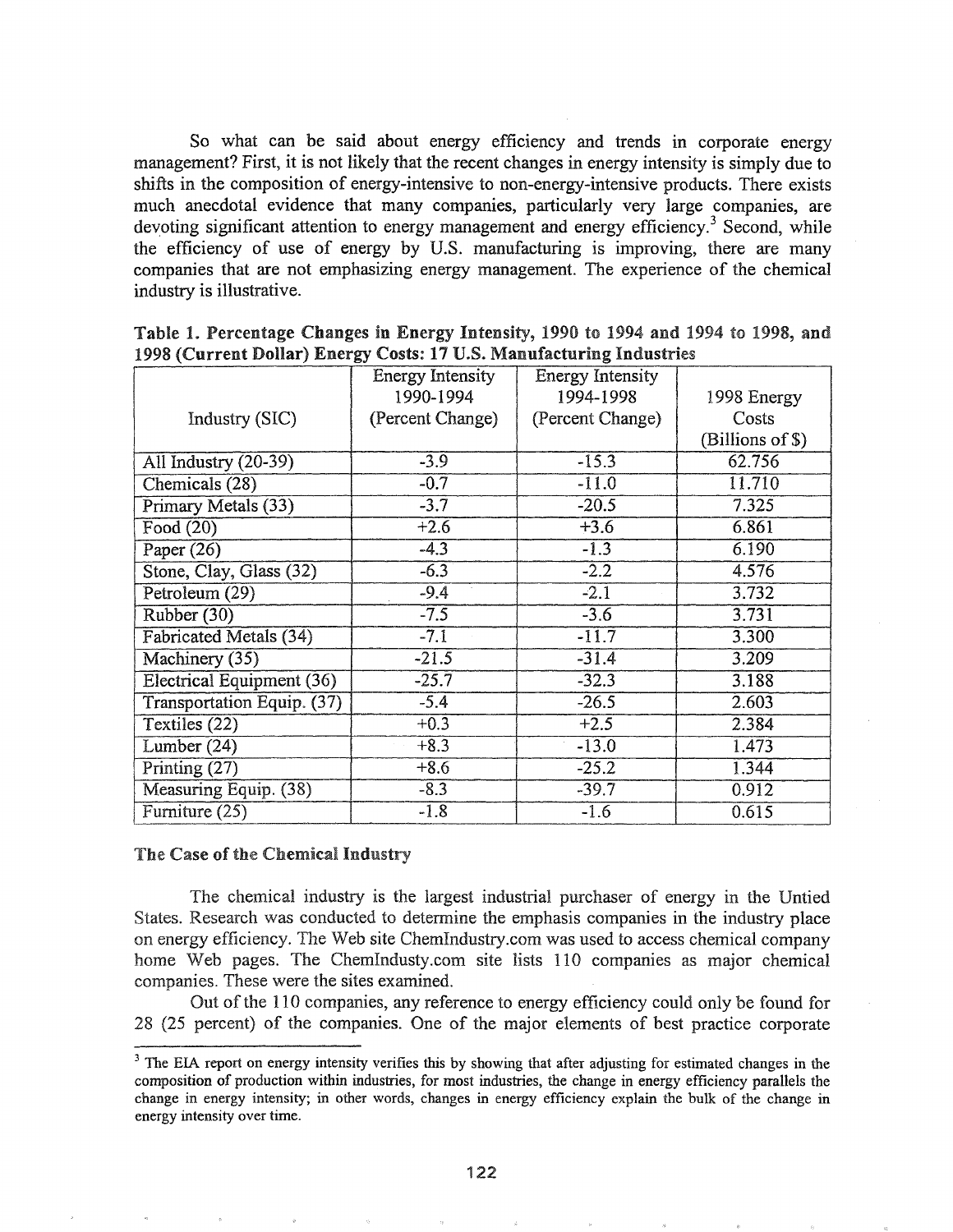energy management is the establishment of top corporate commitment to energy efficiency. Companies committed to best energy management practice are highly likely to indicate such on their home pages because such commitment is part of their core missions and environmental goals. The lack of mention of energy efficiency on a company's home page, therefore, is an indication of lack of such commitment.

Even then, of the 28 companies mentioning energy efficiency as an important company concern, only 11 (10 percent overall) of the companies described their energy management commitment in terms that could be considered best energy management practice.

Best energy management practice is a set of energy management practices including the following elements:

- 1. Commitment by top-level management
- 2. Clearly-defined energy-reduction goals
- 3. Communication of the goals throughout all levels within the company
- 4. Assignment of responsibility and accountability at the proper level
- 5. Fonnulation of, and tracking, of energy use metrics
- 6. Identification of all potential projects on a continuous basis
- 7. Adoption of project investment criteria reflecting project risks and returns
- 8. Provision of recognition and reward for achieving the goals.

The 11 companies described specific numeric energy efficiency goals (Element 2: "Clearly-defined energy-reduction goals"). Several of these companies had continuously strived to reduce energy use since the first oil crisis. Seven of the 11 established specific goals during the years 1990-1995. Two of these companies that achieved their goals during the 1990-1995 period set new goals during 1996-2000. Four other companies established energy reduction goals during the latter period. A look at the targets and perfonnance of these 11 companies provides insight on what energy reductions can be achieved.

3M. 3M has continuously maintained efforts to reduce energy use per pound of product produced since 1973. Since then it has reduced its energy use per pound produced by 59 percent. In 1995 it established its present energy reduction goal: to reduce energy use per pound of product by three percent per year.

**Baxter.** Baxter set a goal in 1996 to reduce its energy use per unit product by 10 percent by 2005. In 1998 it had surpassed that goal and set a new goal in 1999 to achieve a 30 percent reduction (using  $1996$  as the base year) by 2005.

**BP.** BP has for many years emphasized energy reduction. In 2000 it established a new goal of a 10 percent improvement in energy efficiency by 2010.

Chevron began tracking energy use with an energy efficiency index in 1993 and has continuously set more aggressive energy reduction goals. From 1993 to 1997, Chevron achieved an 8.5 percent improvement in the index.

Dow. Dow recently set a new goal to improve its energy efficiency by 20 percent by 2005. In 1992, it consumed .3,276 MBtu per pound. By 1998, energy consumption per pound of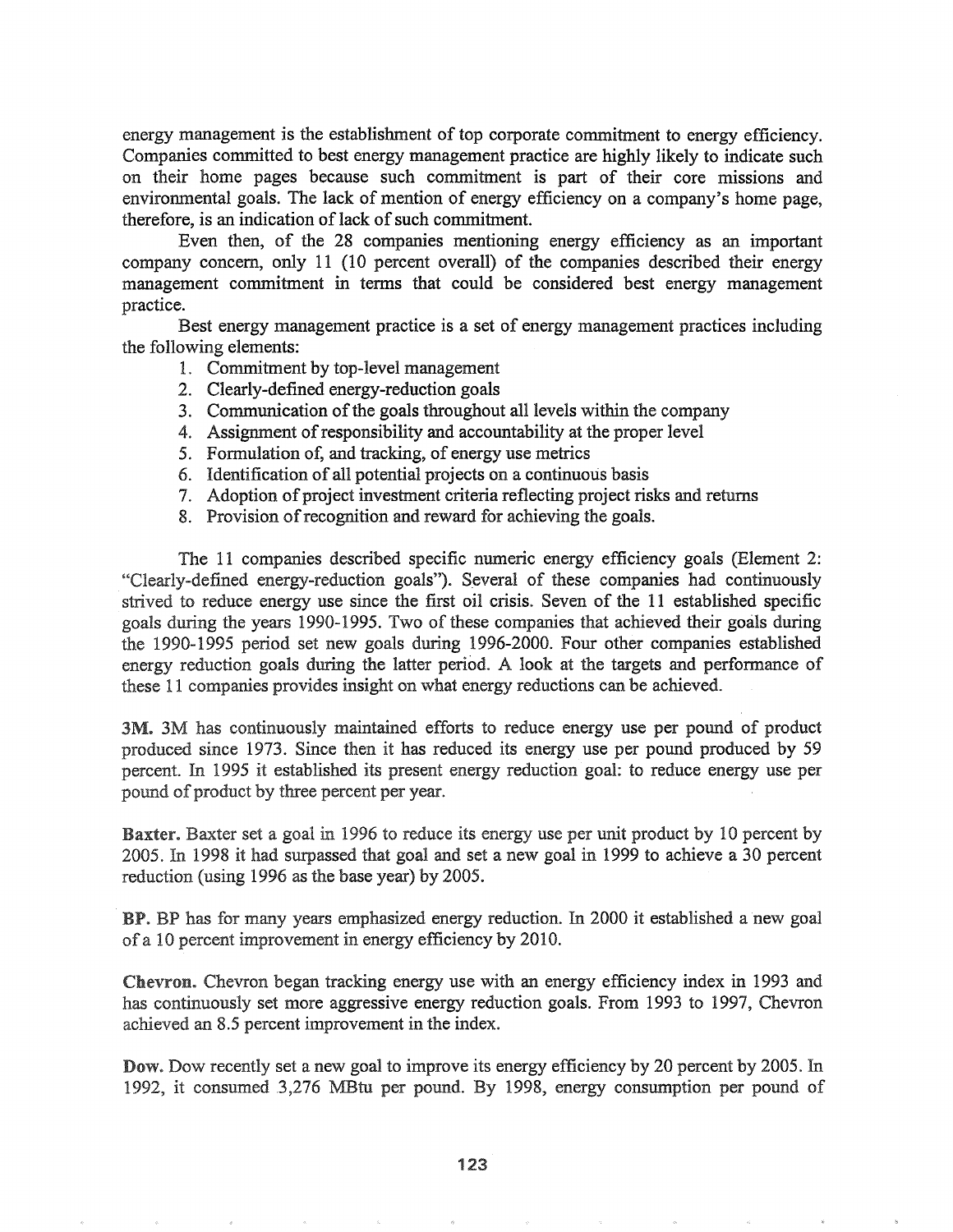product had fallen to 2,799 MBtu (a 14.6 percent improvement). Dow's target for 2005 is approximately 2,250 MBtu per pound of product (if achieved, it will be an overall 31 percent reduction from  $1992$ —over 13 years).

DuPont. DuPont hopes to hold energy use constant at its 1990 value through 2010. Between 1991 and 2000, DuPont increased output by 36 percent while using no more energy than in 1991 (a 26 percent reduction in its energy-to-output index). DuPont analysis shows that about one-half of this improvement was the result of improved energy efficiency and one-half from changes in the mix of products it produced. DuPont considers the 2010 goal to be a "stretch" goal. To achieve it, DuPont anticipates having to considerably alter its product offering from raw material and energy-intensive products to "knowledge-based" products.

Hitachi Chemical. Hitachi set a goal in 1990 of reducing its energy consumption per unit sales (1 million Yen) by 30 percent by 2010. Between 1990 and 1999, it had achieved a six percent reduction.

**ICI Group.** In 1995, the ICI Group set a goal of achieving a 10 percent improvement in energy efficiency by 1995. By 1991, it had already achieved a 12 percent reduction.

Johnson & Johnson. In 1991 Johnson & Johnson set a goal of reducing its worldwide energy use by 10 percent. By 1995, it had surpassed the goal, achieving a reduction of 14 percent. Given this success, it set a new goal in 1996 to achieve a reduction of 25 percent by 2000 (against the 1991 base year). By 1998, it had reached the 19 percent level.

Mitsubishi Materials. Mitsubishi set a goal in 1997 to achieve a continuous one percent annual improvement in its energy efficiency. This goal corresponds to national Japanese targets.

Solvay. Solvay has committed to achieving energy improvements equal to those established by the European chemical industry in its Voluntary Energy Efficiency Program (VEEP). 1980 to 1990, the European chemical industry reduced its fuel and power consumption per unit of output by 30 percent. In 1990, VEEP set a new goal to achieve a further 20 percent reduction by 2005.

Overall, the goals and targets of these companies almost mirror the percentage change in energy intensity of the chemical industry as a whole. The approximate average reduction in energy intensity for the above (U.S.) companies is 12 percent for 1995-2000 compared to the 11 percent reduction industry wide for the years 1994-1998. Of course at least one-half of these companies were achieving savings of this magnitude during the early 1990s when the industry's energy intensity declined only 4 percent.

Before conducting this analysis, it was expected that these companies would exhibit performance much better than average. Either the size of these companies relative to the market is strongly affecting the industry average (which could be true) or many more companies, that don't make their energy savings efforts known, are engaged in the same level of effort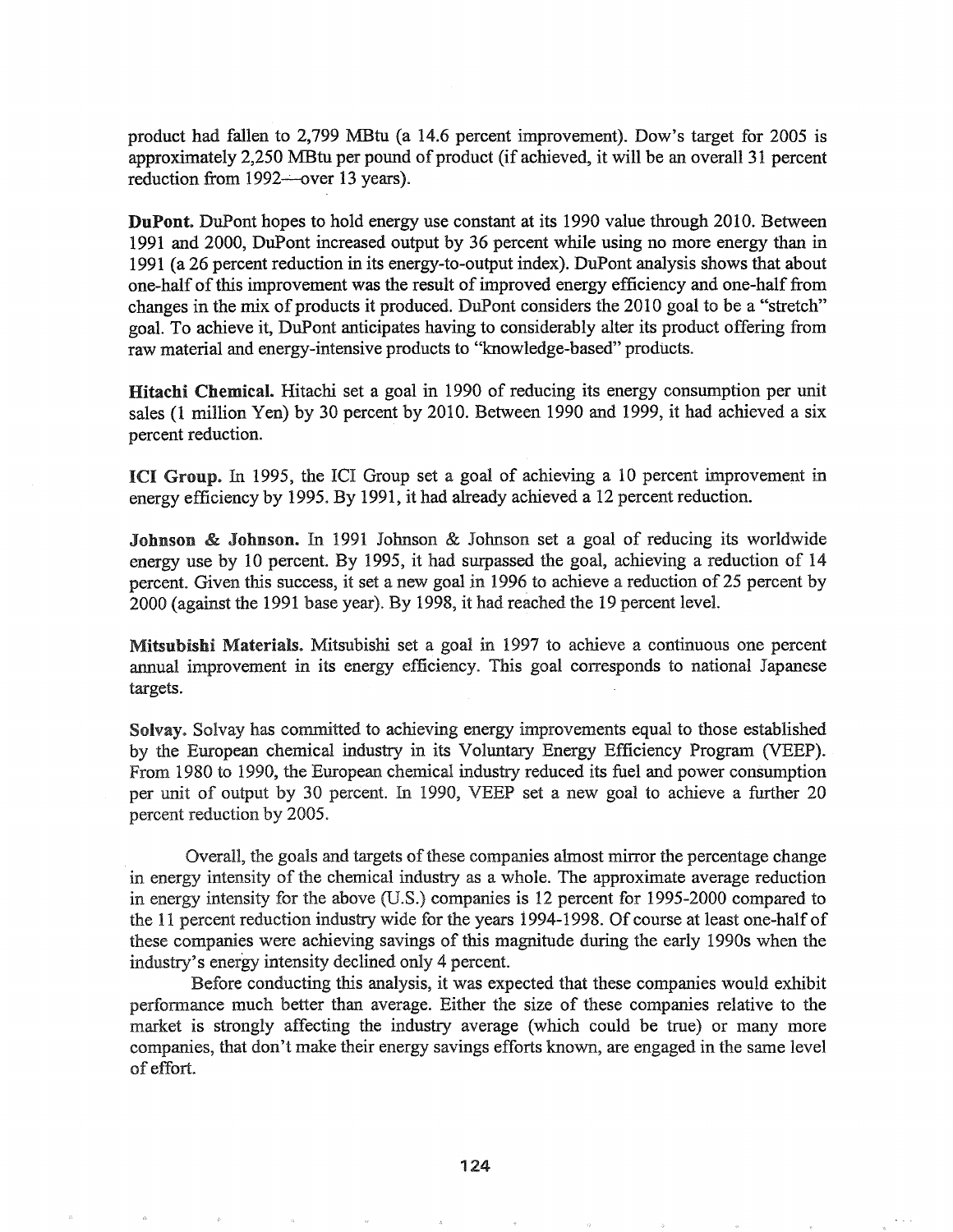#### Energy Prices Versus Environmental Goals as Drivers ofIndustry Energy Efficiency

Until the very end of the decade of the 1990s, real energy prices paid by industry remained relatively constant initially and then declined to their lowest levels of the decade by 1998. During these years, the behavior of real energy prices acted as a disincentive to care about energy efficiency. Why then did firms like those above set (and achieve) vigorous energy intensity or energy efficiency reduction goals? In virtually all cases, they did so as part of their setting strong environmental goals. These firms set major goals to reduce waste, air pollutants, and, in many cases, carbon emissions. In the U.S., about 80 percent of all air emissions are the results of burning fossil fuels and about 90 percent of all carbon emissions are the result of burning fossil fuels. Firms that set strong environmental goals included energy as an important part of their goals because of energy's dominate and direct relationship to air pollution and greenhouse gas emissions.

Since 1998, however, industry, like many of us, is experiencing major increases in fuel costs. Between October 1998 and October 2000, the price of residual fuel oil rose 139 percent, industrial electricity rates rose 7 percent, and natural gas rates 88 percent. Natural gas rates have continued spiraling upward~ Now all of industry has the added incentive to save energy in the face of the rise in fuel costs. These price changes are as severe, or more severe, as any experienced during the first or second oil crises. Alliance to Save Energy research shows that during the period of the oil crises, the elasticity response of the manufacturing sectors energy intensity (ratio of energy to output) was -0.3 percent and the lag between increases in the real price of energy and declines in industry energy intensity was two years. If this response were to repeat itself and the 1999-2001 energy price rise were to maintain itself for several years, say an average of 100 percent over five or more years, the Alliance predicts energy intensity of the manufacturing sector will decline just to price alone by 30 percent over the same period (with a 2-year lag).

### Interest In and Tools For Corporate Energy Management

#### Interest in Corporate Energy Management

The Alliance interacts with industry in a variety of ways. We have about 60 corporate associates who provide unrestricted support. Most of these associates are manufacturers of energy efficient devices and services. The Alliance co-manages the DOE Industries of the Future *BestPractices Steam* Program, which puts us into contact with providers of steam system equipment and services and industrial users of steam. The Alliance also interacts with industry through a variety of conference and other program involvement and through research of industrial energy use. Through these contacts and activities we have observed growing interest in corporate energy management in a number of ways.

First, and foremost, in January 2000, the Steering Committee of the *BestPractices Steam* Program formed a Task Force to promote the concept of marketing tools and services the *RestPractices* Program to top corporate management by marketing best energy corporate management. The theory is that to increase the interest in, and demand for, the products services of the *BestPractices Steam* Program requires first increasing the awareness and obtaining the commitment of top corporate energy management. But this could best done by not trying to sell the *BestPractices Steam* Program alone, or even the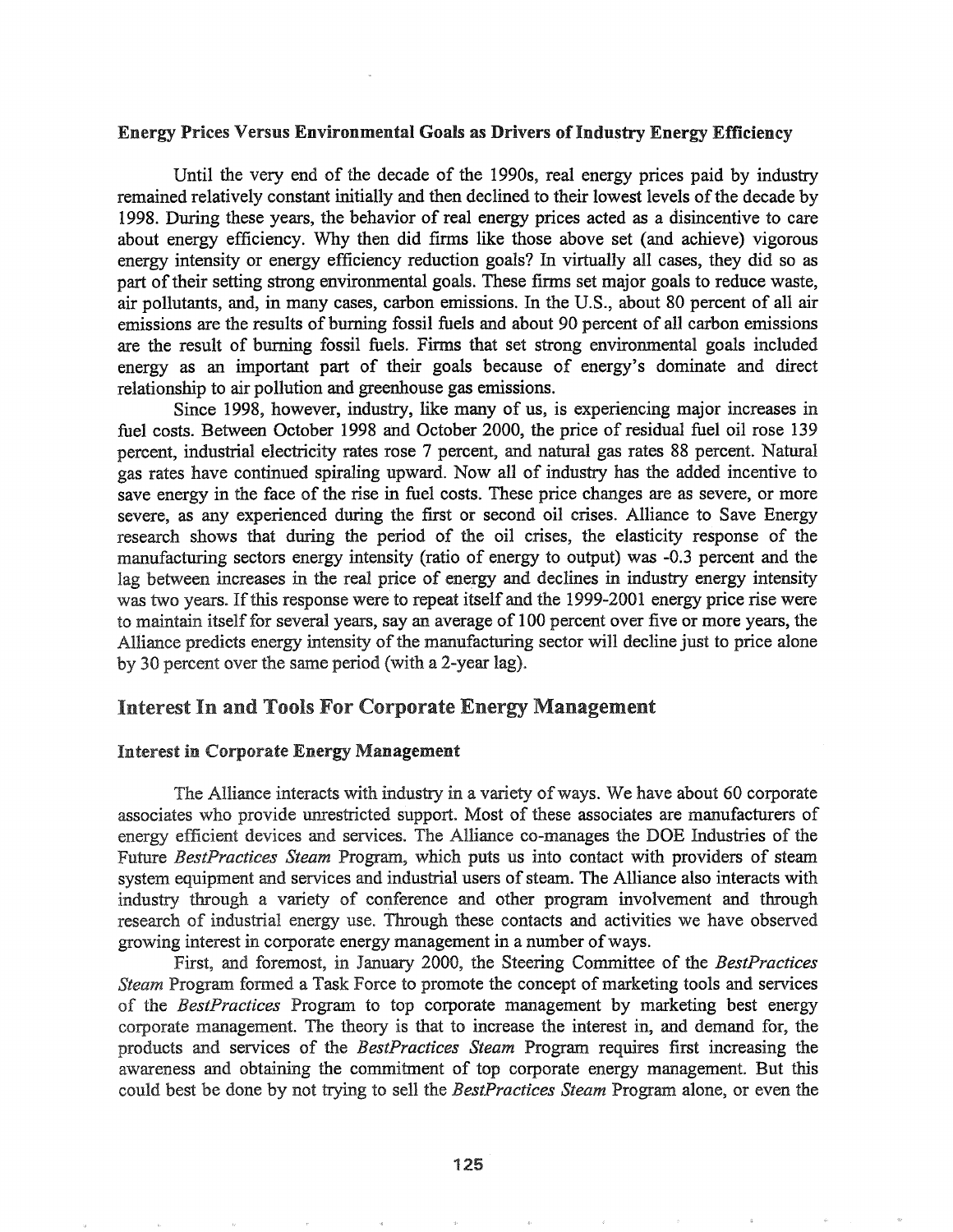overall *BestPractices* Program, but to sell the CEO on the value of adopting and maintaining overall best energy management practices. If this could be done, then a "demand-pull" environment could be created in which DOE's OIT *BestPractices* Program could flourish.

The Steering Committee of OIT's *BestPractices* Program has established a marketing subcommittee to develop a marketing strategy for the program, a strategy that, hopefully, will include a plan for marketing energy management best practices to top corporate management of companies in the lOF industries (nine in all: agriculture, mining, aluminum, steel, metalcasting, glass, forest products, chemicals, and petroleum refining).

In early 2000, the Alliance conducted research on the energy management practices of the largest 400 manufacturing companies. Results of that research showed that half of the respondents had potential interest in a voluntary, industry-led program promoting corporate energy management. If such a program were established, actual participation will depend heavily on the perceived value of the program.

Our discussions with individuals in industrial companies and industry trade groups indicate a high degree of interest in an industry-led, voluntary, corporate energy management program. This interest runs the gamut from suppliers of energy efficiency equipment and services to trade groups representing industrial energy users to individual industrial company energy managers. Two particular interests stand out. First is benchmarking. Corporate energy managers want to know how they compare to companies in their industry overall and at the plant level. They are very interested in benchmarks for certain systems that could apply to their company as well as generically across companies. To help meet this need, the U.S. EPA is developing benchmarking data on industrial energy performance through its *Energy* Star Program. Second is that if a program existed it could serve as a potential point of leverage to use in selling top management on greater support for energy efficiency efforts. Information like case studies and innovative energy management practices could be used to bolster support requests.

#### Tools for Corporate Energy Management

At the top corporate level, there are few tools available in corporate energy management. One tool, endorsed by the U.S. *EPA's <i>Energy Star* Program, is the software "One-to-Five," developed by Energetics. This software tool allows companies to rate themselves (on a five scale basis) overall and by specific area of good corporate energy management practice. Through the program, a company can spot its strengths and weaknesses and develop a program or strategy to improve its performance. The program is best used under the guidance of Energetics, where its cumulated experience in working with companies can be applied and the user's company practices put in perspective.

Georgia Institute of Technology through its Energy and Environmental Management Center (EEMC) has developed what it considers the first step to setting a standard for the energy management systems. The American National Standards Institute has accredited the EEMC as a standards developer. The EEMC is currently working with Delta to demonstrate the program.

At this year's Energy Management Workshop (Houston, May 1, 2001), sessions will be devoted to benchmarking corporate energy management best practices both at the corporate and plant levels. The results of these benchmarking sessions will be combined to provide a set of benchmarks.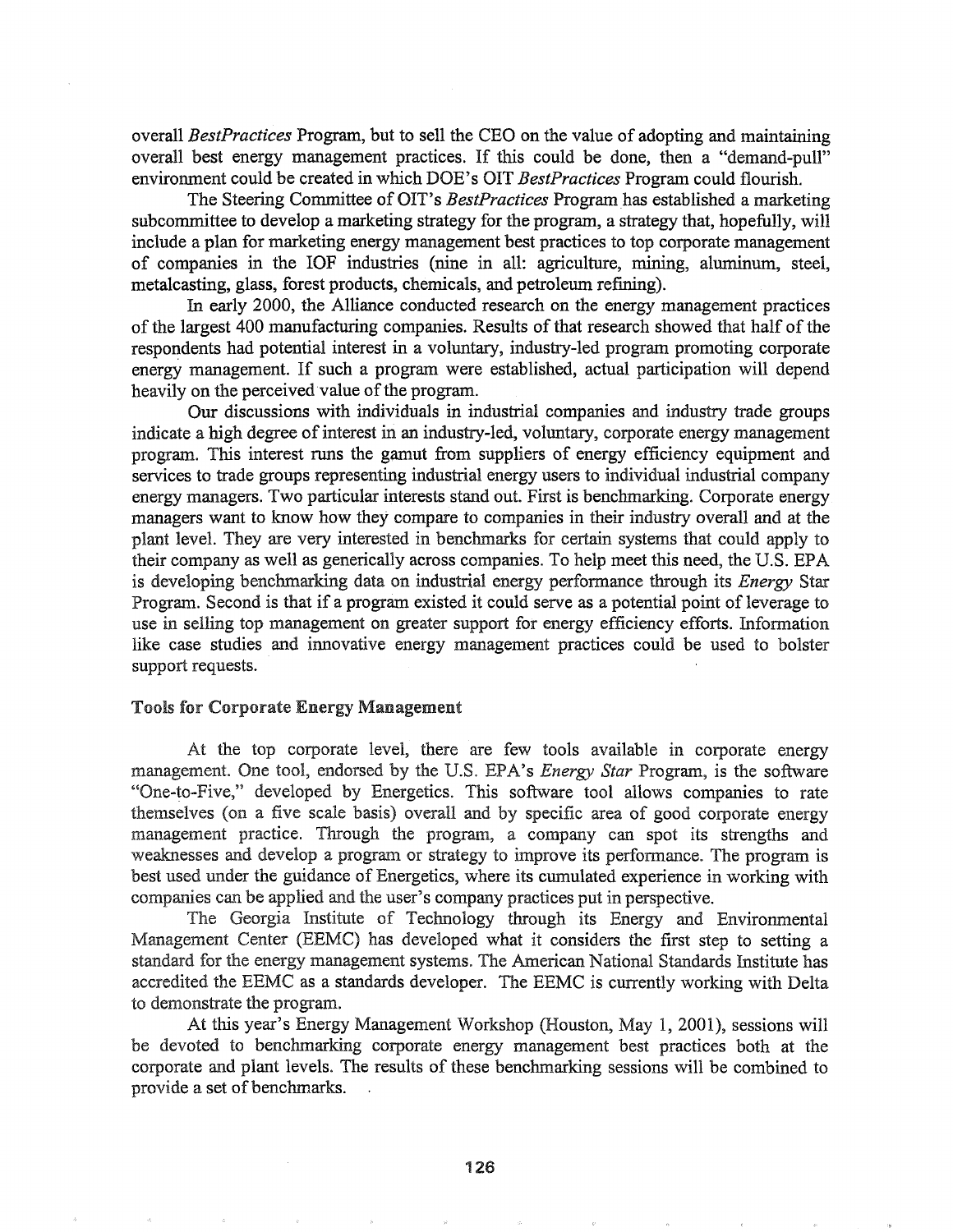Finally, the Alliance to Save Energy is developing a simple spreadsheet "Corporate" Energy Management Self-Evaluation and Rating Too!." The tool will concentrate strictly on company-wide and top-level corporate energy management practices. In using the tool, a corporate energy manager can self score his or her company overall and by the eight elements of best corporate energy management practice. The score is compared to the Alliance's view of what constitutes best practice and a rating is provided.

# Conclusions

U.S. manufacturing energy intensity (energy consumption divided by output) began significantly declining starting in 1994 after a decade of stagnation. Since this occurred before the recent rise in energy prices—it actually occurred while real energy prices were falling—the decline is considered the result of increased emphasis on reducing industrial environmental impacts on waste disposal, air pollution, and climate change. Many large companies adopted programs to minimize environmental impacts. For about one-half of these companies, energy efficiency is treated with the same importance as reducing solid wastes and air emissions. Many of these companies engage in best corporate energy management practices.. Many other companies do not, however, or do not emphasize it at the top corporate level.

Of course, now with oil and natural gas prices rising dramatically, as well as concerns about electricity supply availability and cost, all companies are becoming concerned about energy use and energy efficiency. Even the companies known for practicing best energy management could do better, and those who have not practiced best energy management techniques, could do far better..

Many organizations and individuals are interested in better defining best energy management practices and seeing such practices adopted on a wide basis by industry.. Those with this interest include energy-efficiency equipment and service providers, energyefficiency groups, industry trade organizations, and industrial companies.. Interest extends from the plant floor to the corporate suite.

Given the need and the interest, how best can better and more widely practiced energy management be achieved? Many believe the best course of action is to establish a voluntary, industry-led program focused on best energy management practices. This program would start by establishing what practices constitute best energy management practice. Performance would be defined as following certain accepted practices, not mandating particular numeric minimum performance standards. The program would establish an identity  $(i.e., logo, etc.)$  and promote participation. The program could provide information, support benchmarking activities, and supply advice. The program would, finally, recognize best practice performance of the participating companies.

## **References**

For information on the chemical industry, see Web site: www.ChemIndustry.com.

*Georgia Technology Institute. Energy and Environmental Management Center. Web site:* www.industry.gatech.edu/energy/energy\_mse2000.html.